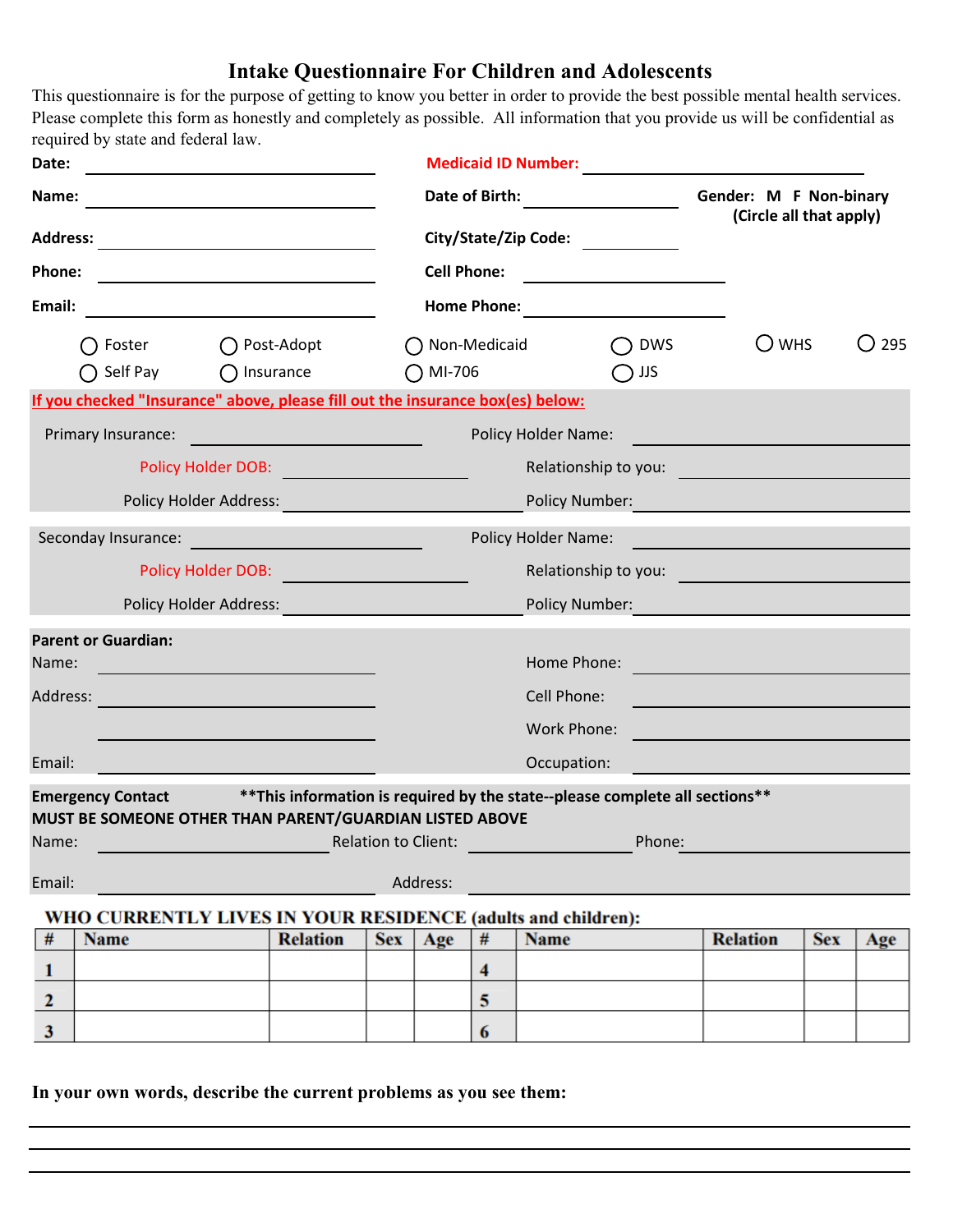| How long has this been going on?                                                                                                                                                                                                                                                                                     |                                                                                                                                                                    |  |  |  |  |
|----------------------------------------------------------------------------------------------------------------------------------------------------------------------------------------------------------------------------------------------------------------------------------------------------------------------|--------------------------------------------------------------------------------------------------------------------------------------------------------------------|--|--|--|--|
| What made you come in at this time?<br><u> 1980 - Jan Samuel Barbara, martin a</u>                                                                                                                                                                                                                                   |                                                                                                                                                                    |  |  |  |  |
|                                                                                                                                                                                                                                                                                                                      |                                                                                                                                                                    |  |  |  |  |
| What do you hope to gain from this evaluation and/or counseling?                                                                                                                                                                                                                                                     |                                                                                                                                                                    |  |  |  |  |
|                                                                                                                                                                                                                                                                                                                      |                                                                                                                                                                    |  |  |  |  |
| If you had difficulties in the past, what have you done to cope? Was it helpful?                                                                                                                                                                                                                                     |                                                                                                                                                                    |  |  |  |  |
|                                                                                                                                                                                                                                                                                                                      |                                                                                                                                                                    |  |  |  |  |
| <b>Symptoms</b><br>Please check any sypmtoms or experiences that you have had in the last month<br>Difficulty falling asleep<br>Difficulty getting out of bed<br>Average hours of sleep per night:                                                                                                                   | $\Box$ Difficulty staying asleep<br>Not feeling rested in the morning                                                                                              |  |  |  |  |
| Persistent loss of interest in previously enjoyed activities<br>$\Box$ Withdrawing from other people<br>Depressed Mood<br>Rapid mood changes<br>$\Box$ Anxiety<br>Frequent feelings of guilt<br>Difficulty leaving your home<br>$\Box$ Fear of certain objects or situations (i.e., flying, heights, bugs) Describe: |                                                                                                                                                                    |  |  |  |  |
| Repetitive behaviors or mental acts (i.e., counting, checking doors, washing hands)<br>Outbursts of anger                                                                                                                                                                                                            |                                                                                                                                                                    |  |  |  |  |
| Worthlessness<br>Sadness<br>Fear                                                                                                                                                                                                                                                                                     | Hopelessness<br>Helplessness<br>Feeling or acting like a different person                                                                                          |  |  |  |  |
| Changes in eating/appetite<br>Eating more<br>Voluntary vomiting<br>Excessive exercise to avoid weight gain<br>Are you trying to lose weight?<br>Weight gain:<br>lbs                                                                                                                                                  | Eating less<br>Use of laxatives<br>Binge eating<br>Weight loss:<br><b>lbs</b>                                                                                      |  |  |  |  |
| Difficulty catching your breath<br>Unusual sweating<br>Increased energy<br>Tremor<br>Frequent worry<br>Racing thoughts                                                                                                                                                                                               | Increased muscle tension<br>Easily started, feeling "jumpy"<br>Decreased energy<br><b>Dizziness</b><br>Physical sensations others don't have<br>Intrusive memories |  |  |  |  |
| Difficulty concentrating or thinking                                                                                                                                                                                                                                                                                 | Large gaps in memroy                                                                                                                                               |  |  |  |  |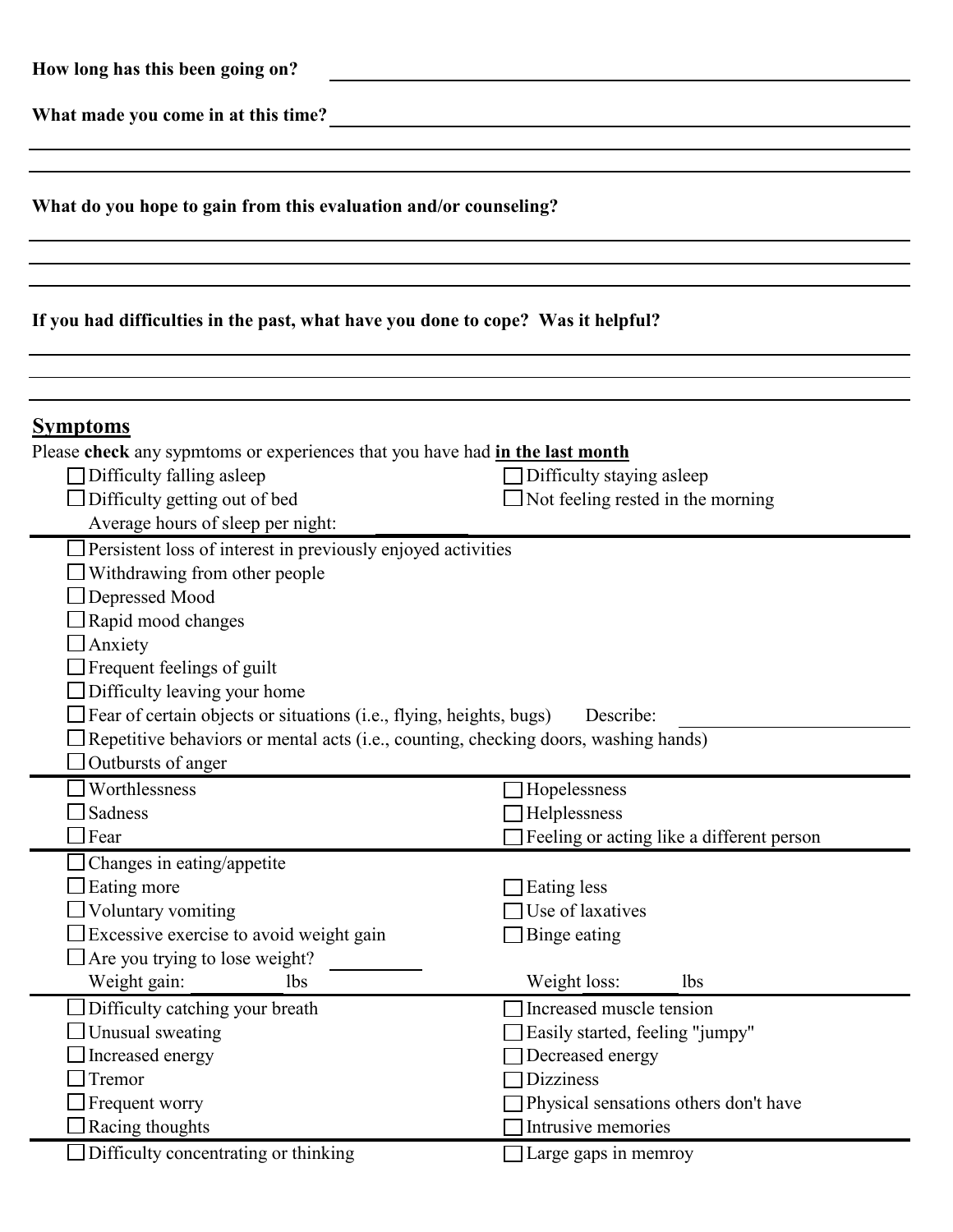| $\Box$ No<br>$\Box$ Yes<br>Are you CURRENTLY taking PSYCHIATRIC medication?<br><b>Medication</b><br>Are you CURRENTLY taking NON-PSYCHIATRIC medication?<br><b>Medication</b> | If so:<br><b>Dosage</b><br><b>Dosage</b>       | $\exists$ No<br>How long have you been<br>$\Box$ No<br>How long have you been | Dates of Treatment<br>$\Box$ Yes<br>If YES, please list:<br>Has it been helpful?<br>$\Box$ Yes<br>If YES, please list:<br>Has it been helpful? |  |  |  |  |  |
|-------------------------------------------------------------------------------------------------------------------------------------------------------------------------------|------------------------------------------------|-------------------------------------------------------------------------------|------------------------------------------------------------------------------------------------------------------------------------------------|--|--|--|--|--|
| Name of Therapist:<br>Reason for seeking help:                                                                                                                                |                                                |                                                                               |                                                                                                                                                |  |  |  |  |  |
|                                                                                                                                                                               |                                                |                                                                               |                                                                                                                                                |  |  |  |  |  |
|                                                                                                                                                                               |                                                |                                                                               |                                                                                                                                                |  |  |  |  |  |
|                                                                                                                                                                               |                                                |                                                                               |                                                                                                                                                |  |  |  |  |  |
|                                                                                                                                                                               |                                                |                                                                               |                                                                                                                                                |  |  |  |  |  |
|                                                                                                                                                                               |                                                |                                                                               |                                                                                                                                                |  |  |  |  |  |
|                                                                                                                                                                               |                                                |                                                                               |                                                                                                                                                |  |  |  |  |  |
|                                                                                                                                                                               |                                                |                                                                               |                                                                                                                                                |  |  |  |  |  |
|                                                                                                                                                                               |                                                |                                                                               |                                                                                                                                                |  |  |  |  |  |
| Have you seen a counselor, psychologist, psychiatrist or other mental health professional before?                                                                             |                                                |                                                                               |                                                                                                                                                |  |  |  |  |  |
|                                                                                                                                                                               |                                                |                                                                               |                                                                                                                                                |  |  |  |  |  |
| Please describe any other symptoms or experiences you have had problems with:                                                                                                 |                                                |                                                                               |                                                                                                                                                |  |  |  |  |  |
| <b>Sexual Orientation:</b>                                                                                                                                                    | Heterosexual<br>$\Box$ I prefer not to say     | Homosexual<br>$\Box$ Bisexual                                                 | $\Box$ Other                                                                                                                                   |  |  |  |  |  |
| Concerns about your sexuality                                                                                                                                                 |                                                |                                                                               |                                                                                                                                                |  |  |  |  |  |
| Abusive relationship                                                                                                                                                          |                                                | Decreased ability to handle stress<br>Difficulty expressing emotions          |                                                                                                                                                |  |  |  |  |  |
| Difficulty or inability to say "no" to others<br>Sense of lack of control                                                                                                     |                                                | Ineffective communication                                                     |                                                                                                                                                |  |  |  |  |  |
| Inappropriate expression of anger                                                                                                                                             |                                                | Self-mutiliation/cutting                                                      |                                                                                                                                                |  |  |  |  |  |
| Difficulty problem solving<br>Difficulty meeting role expectations<br>Dependency on others<br>Manipulation of others to fulfill your own desires                              |                                                |                                                                               |                                                                                                                                                |  |  |  |  |  |
| Feeling that the television or the radio is communicatiing with you                                                                                                           |                                                |                                                                               |                                                                                                                                                |  |  |  |  |  |
| Feeling that your thouths are controlled or placed in your mind                                                                                                               |                                                |                                                                               |                                                                                                                                                |  |  |  |  |  |
| Unusual visual experiences such as flashes of light, shadows<br>Hear voices when no one is present                                                                            |                                                |                                                                               |                                                                                                                                                |  |  |  |  |  |
| Persisten, repetitive, intrusive thoughts, impulses, or images                                                                                                                |                                                |                                                                               |                                                                                                                                                |  |  |  |  |  |
| Feeling as if you were outside yourself, detached, observing what you are doing<br>Feeling puzzled as to what is real and unreal                                              |                                                |                                                                               |                                                                                                                                                |  |  |  |  |  |
|                                                                                                                                                                               | Thoughts about harming or killing someone else |                                                                               |                                                                                                                                                |  |  |  |  |  |
| Thoughts about harming or killing yourself                                                                                                                                    |                                                |                                                                               | Nightmares                                                                                                                                     |  |  |  |  |  |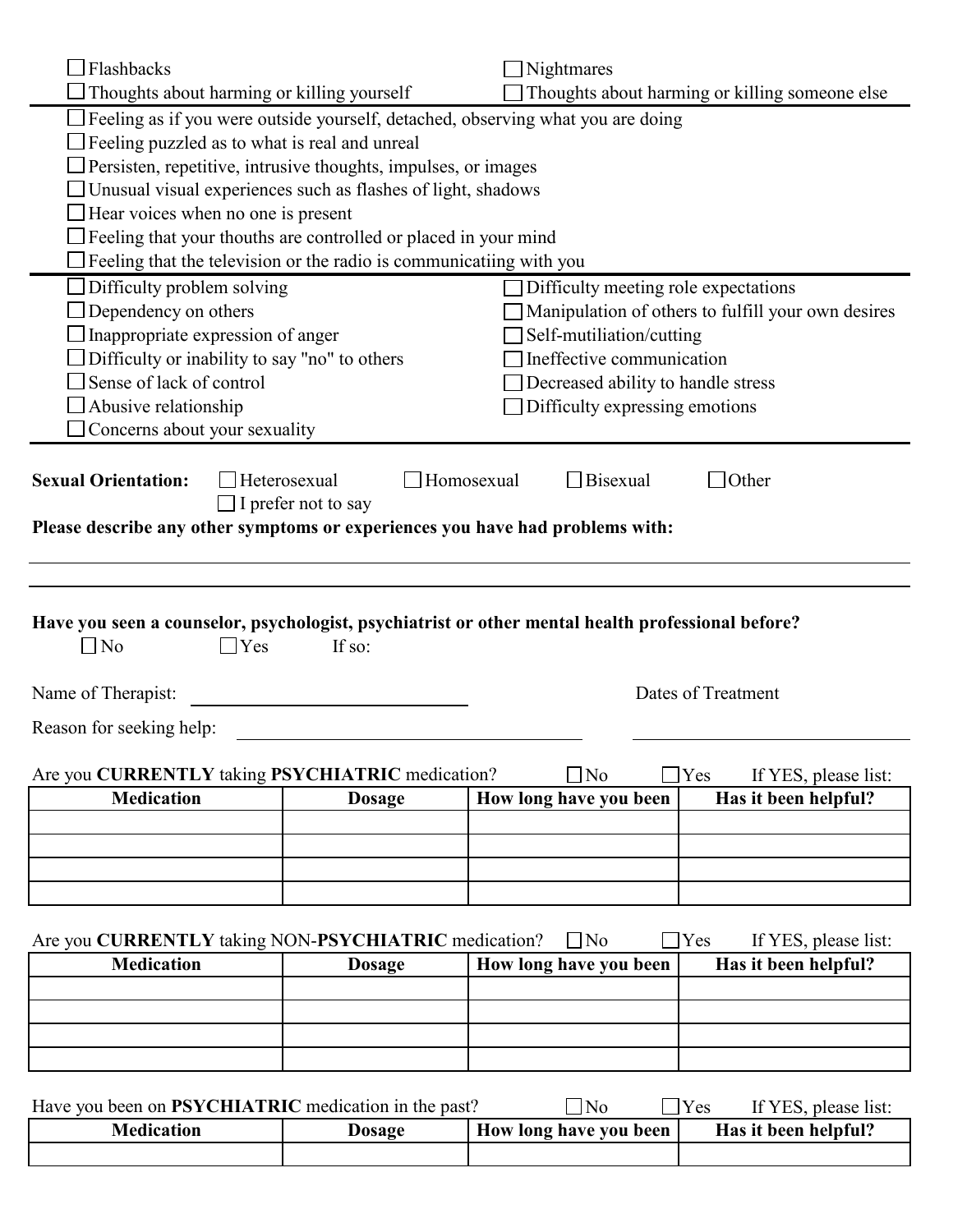| Have you been hospitalized for psychiatric reasons?                                                        |               |               | $\Box$ No<br>Yes                      |                                               |                                     | If YES, please list:      |  |
|------------------------------------------------------------------------------------------------------------|---------------|---------------|---------------------------------------|-----------------------------------------------|-------------------------------------|---------------------------|--|
| Hospital<br><b>Dates</b>                                                                                   |               | <b>Reason</b> |                                       |                                               |                                     |                           |  |
|                                                                                                            |               |               |                                       |                                               |                                     |                           |  |
|                                                                                                            |               |               |                                       |                                               |                                     |                           |  |
| Have you ever attempted suicide?                                                                           |               | $\Box$ No     | $\Box$ Yes                            |                                               | If YES, please list:                |                           |  |
|                                                                                                            |               |               |                                       |                                               |                                     |                           |  |
|                                                                                                            |               |               |                                       |                                               |                                     |                           |  |
| <b>MEDICAL HISTORY</b><br>Are you <b>CURRENTLY</b> under treatment for any medical condition(s)? $\Box$ No |               |               |                                       |                                               | $\Box$ Yes                          | If YES, please list:      |  |
|                                                                                                            |               |               |                                       |                                               |                                     |                           |  |
|                                                                                                            |               |               |                                       |                                               |                                     |                           |  |
| List any PRIOR illnesses, operations, and accidents:                                                       |               |               |                                       |                                               |                                     |                           |  |
|                                                                                                            |               |               |                                       |                                               |                                     |                           |  |
|                                                                                                            |               |               |                                       |                                               |                                     |                           |  |
| <b>FAMILY HISTORY</b>                                                                                      |               |               |                                       |                                               |                                     |                           |  |
| <b>Father:</b><br>Age:<br>If deceased, HIS age at time of his death:<br>Occupation:                        | $\Box$ Living |               | $\Box$ Deceased                       | Cause of death:                               |                                     |                           |  |
| Are you/Have you been close to him?                                                                        |               |               |                                       |                                               |                                     |                           |  |
| Frequency of contact with him:                                                                             |               |               | YOUR at time of his death:<br>Health: |                                               |                                     |                           |  |
|                                                                                                            |               |               |                                       |                                               |                                     |                           |  |
| Mother:<br>Age:<br>If deceased, HER age at time of her death:                                              | $\Box$ Living |               | Deceased<br>Health:                   | Cause of death:<br>YOUR at time of her death: |                                     |                           |  |
| Occupation:<br>Frequency of contact with her:                                                              |               |               |                                       |                                               | Are you/Have you been close to her? |                           |  |
|                                                                                                            |               |               |                                       |                                               |                                     |                           |  |
| <b>Brothers and Sisters</b>                                                                                |               |               |                                       |                                               |                                     |                           |  |
| <b>Name</b>                                                                                                | <b>Sex</b>    | Age           | Whereabouts                           |                                               |                                     | Are you close to him/her? |  |
|                                                                                                            |               |               |                                       |                                               | N <sub>0</sub>                      | Yes                       |  |
|                                                                                                            |               |               |                                       |                                               | N <sub>0</sub>                      | <b>Yes</b>                |  |
|                                                                                                            |               |               |                                       |                                               | N <sub>0</sub>                      | Yes                       |  |
|                                                                                                            |               |               |                                       |                                               | N <sub>0</sub>                      | Yes                       |  |
|                                                                                                            |               |               |                                       |                                               | N <sub>0</sub><br>N <sub>0</sub>    | Yes<br>Yes                |  |

 $\Box$  No  $\Box$  Yes If so, please give the person's name and relationship to you:

Name: Name: Name: Relationship to you: Newsales Relationship to you: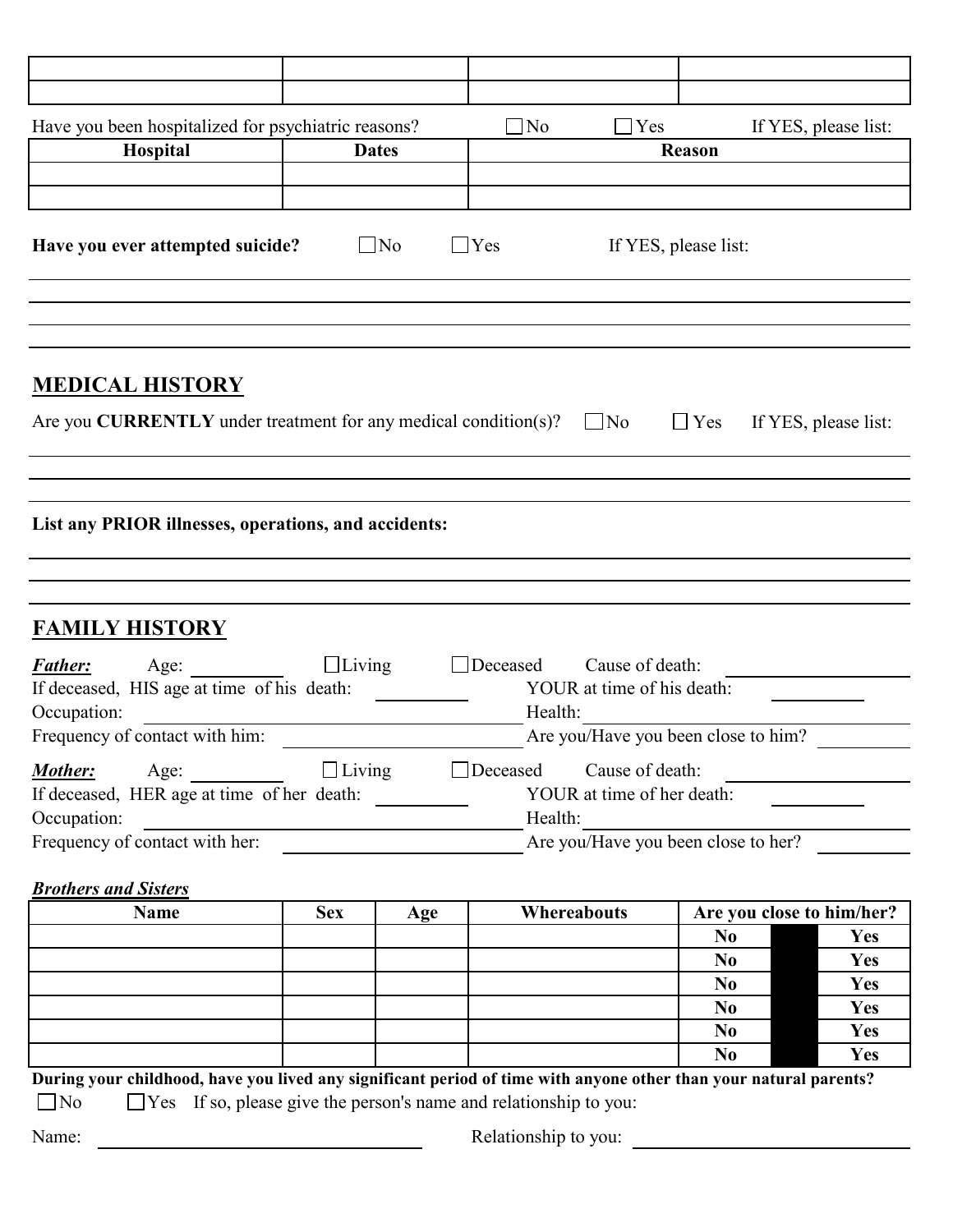**Please place a check mark in the appropriate box if these are or have been present in your relatives.**

|                         | <b>Brothers</b> | <b>Sisters</b> | <b>Father</b> | <b>Mother</b> | <b>Uncle/Aunt</b> | <b>Grandparents</b> |
|-------------------------|-----------------|----------------|---------------|---------------|-------------------|---------------------|
| Nervous Problems        |                 |                |               |               |                   |                     |
| Depression              |                 |                |               |               |                   |                     |
| <b>Hyperactivity</b>    |                 |                |               |               |                   |                     |
| <b>Counseling</b>       |                 |                |               |               |                   |                     |
| Psychiatric             |                 |                |               |               |                   |                     |
| Hospitalization         |                 |                |               |               |                   |                     |
| <b>Suicide Attempt</b>  |                 |                |               |               |                   |                     |
| <b>Death by Suicide</b> |                 |                |               |               |                   |                     |
| <b>Drinking Problem</b> |                 |                |               |               |                   |                     |

## **SOCIAL HISTORY**

## *Education*

| Highest grade level completed so far:                                                                                                                              |                    |                          |                  |
|--------------------------------------------------------------------------------------------------------------------------------------------------------------------|--------------------|--------------------------|------------------|
| Have you had any disciplinary problems in school?                                                                                                                  |                    |                          |                  |
| If yes, please explain:<br>Were you considered hyperactive/ADHD in school?<br>If yes, were/are you on any medication?<br>What kind of grades do you get in school? |                    | If so, which medication? |                  |
| <b>General</b>                                                                                                                                                     |                    |                          |                  |
| Have you been arrested or had any contact with the plice?<br>If yes, please describe:                                                                              |                    |                          |                  |
| Do you have a religious affiliation?                                                                                                                               | If so, what is it? |                          |                  |
| What kind of social activities do you participate in?                                                                                                              |                    |                          |                  |
|                                                                                                                                                                    |                    |                          |                  |
| Who do you turn to for help with your problems?                                                                                                                    |                    |                          |                  |
| Have you ever been abused?<br>Emotionally<br>$\Box$ Verbally                                                                                                       | $\Box$ Physically  | Sexually                 | $\Box$ Neglested |
| Please describe:                                                                                                                                                   |                    |                          |                  |
|                                                                                                                                                                    |                    |                          |                  |
|                                                                                                                                                                    |                    |                          |                  |
|                                                                                                                                                                    |                    |                          |                  |